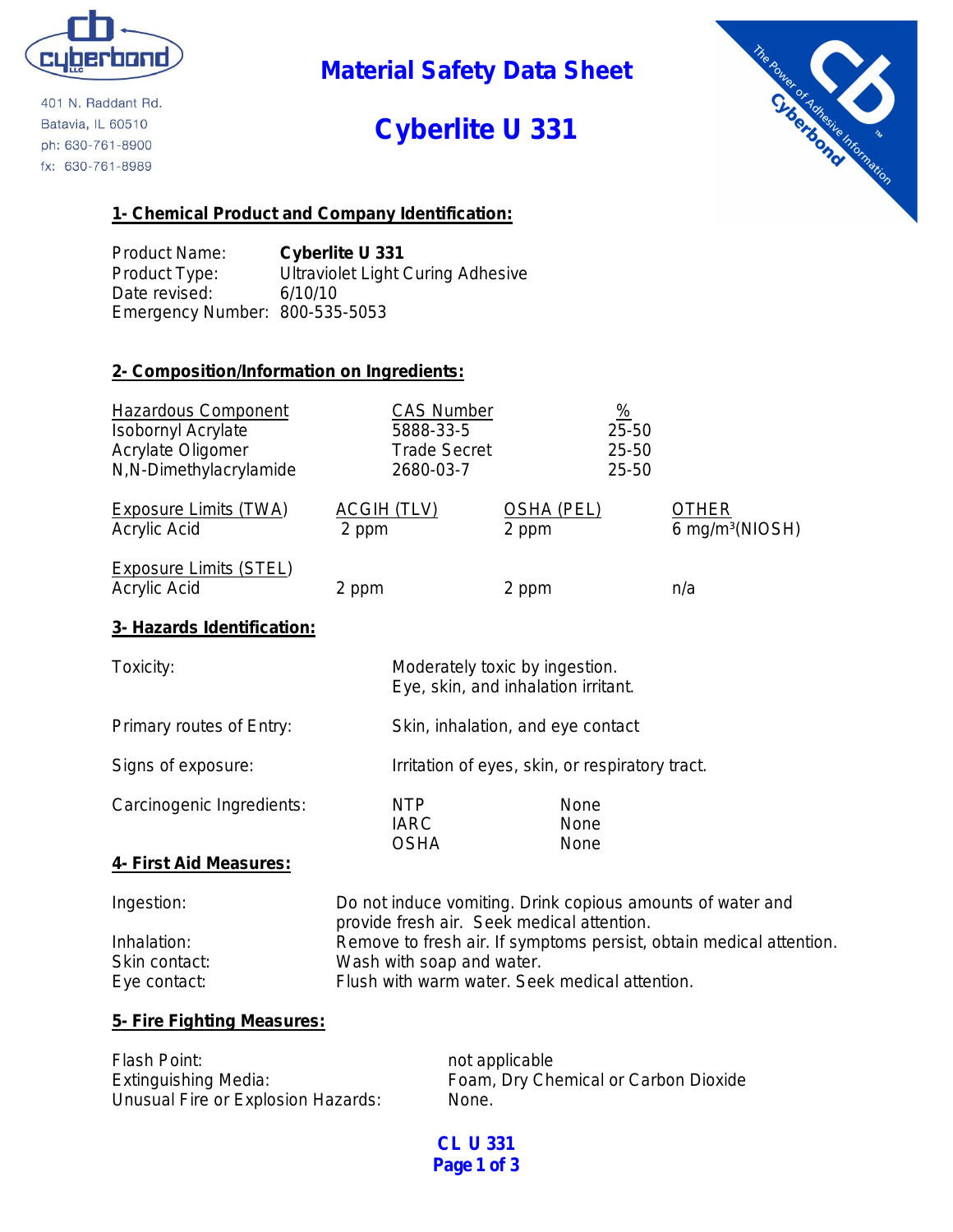### **Material Safety Data Sheet**

## **Cyberlite U 331**

Special Fire Fighting Procedures: Wear self-contained breathing apparatus.

#### **6-Accidental Release Measures**

Steps to be taken in case of spill or leak: Inform authorities in case of seepage into water system. Maintain adequate ventilation.

Soak up with inert absorbent. Store in a closed container until disposal.

#### **7- Handling and Storage:**

| Safe storage: | Store away from heat and direct sunlight to maximize shelf life.                   |  |
|---------------|------------------------------------------------------------------------------------|--|
|               | Store inside in a dry location between 50°Fand 90°F.                               |  |
| Handling:     | Keep container tightly closed. Avoid contact with skin. Avoid<br>breathing vapors. |  |

#### **8- Protective Equipment:**

| Ventilation:            | Local exhaust ventilation recommended for maintaining vapor<br>level below TLV. |
|-------------------------|---------------------------------------------------------------------------------|
| Respiratory protection: | Not applicable with good local exhaust.                                         |
| Skin:                   | Neoprene or non-reactive gloves. Do not use cotton or wool.                     |
| Eye protection:         | Safety glasses or goggles with side shields.                                    |

#### **9- Physical and Chemical Properties:**

| Appearance:           | clear liquid                 |
|-----------------------|------------------------------|
| Odor:                 | Mild                         |
| <b>Boiling Point:</b> | $212^{\circ}$ F              |
| Vapor Pressure:       | Less than .2mmHg @20C        |
| Vapor Density:        | More than 1 (Air = 1)        |
| Evaporation rate:     | Not applicable               |
| Specific Gravity:     | 1.1                          |
| Solubility in water:  | Negligible.                  |
| Auto Igniting         | Product is not self-igniting |
|                       |                              |

#### **10- Stability and Reactivity**

| Stability:                | Stable                                                 |
|---------------------------|--------------------------------------------------------|
| Hazardous Polymerization: | Will not occur                                         |
| Incompatibility:          | Photoreactive. Reacts with amines, acids, alkalis, and |
|                           | oxidizing agents.                                      |